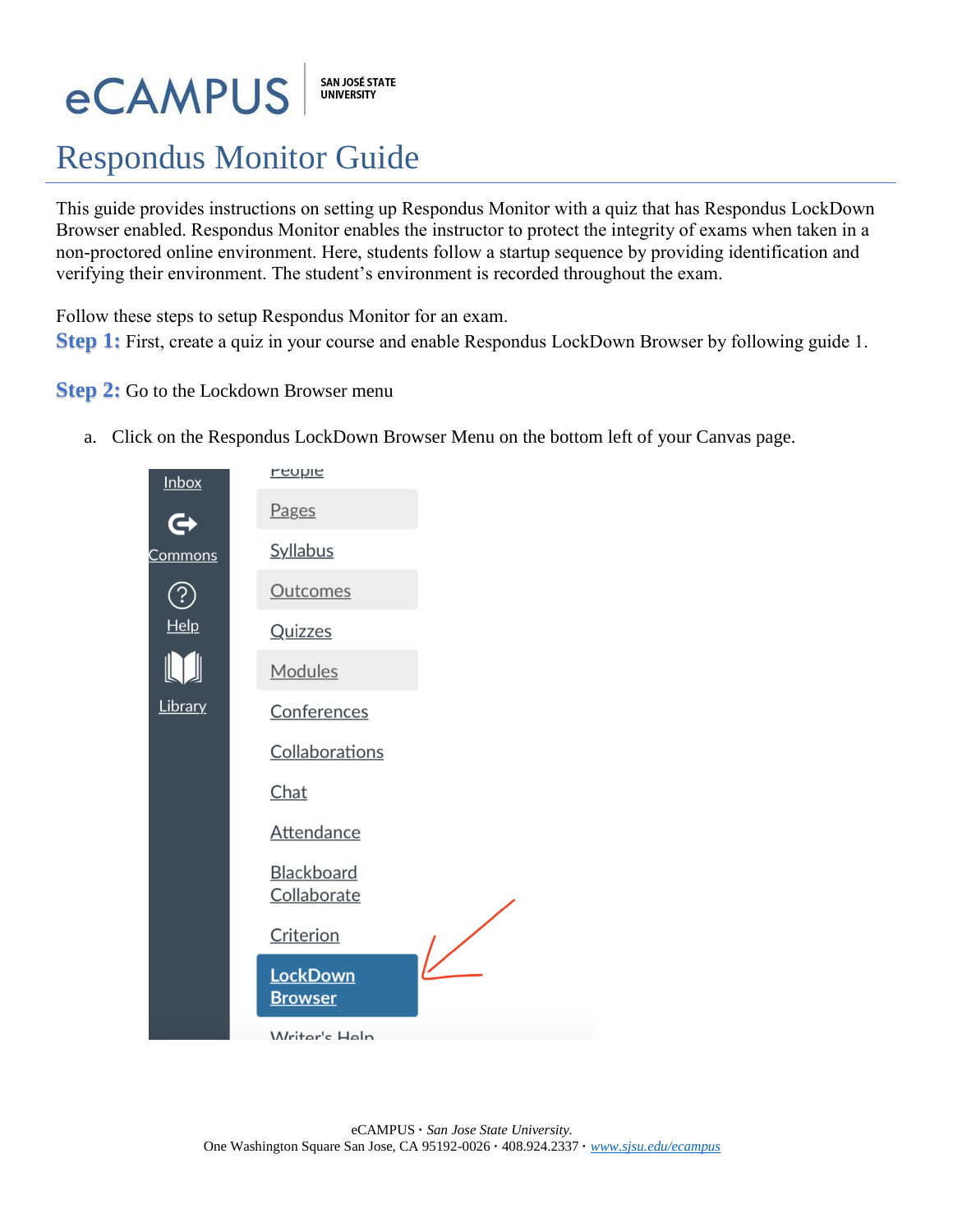b. Click on the dropdown on the left of quiz for which you want to setup Respondus LockDown Browser and select 'Modify Settings'.

About LockDown Browser n

# **LockDown Browser Respondus Monitor** Quizzes \_ **Unnamed Quiz Not Required Not Required Modify Settings Review Early Exits** Get help or provide feedback on LockDown Browser or Respondus Monitor

- c. If you want to use Respondus Monitor for the quiz, select one of the following options:
	- a. Require Respondus Monitor for this exam

**Respondus LockDown Browser Dashboard** 

b. Check the boxes as per your need like either Respondus Monitor or a proctored lab can be used to take this exam If this option is selected, students not using monitor will still need to use LockDown Browser to take the quiz.

#### **LockDown Browser Settings**

- ◯ Don't require Respondus LockDown Browser for this exam
- Require Respondus LockDown Browser for this exam Require LockDown Browser to view feedback and results

#### **Password Settings**

Access code for this exam (optional)

#### [ + ] Advanced Settings

#### **Monitor Webcam Settings**

- Don't require Respondus Monitor for this exam
- Require Respondus Monitor for this exam
- Either Respondus Monitor or a proctored lab can be used to take this exam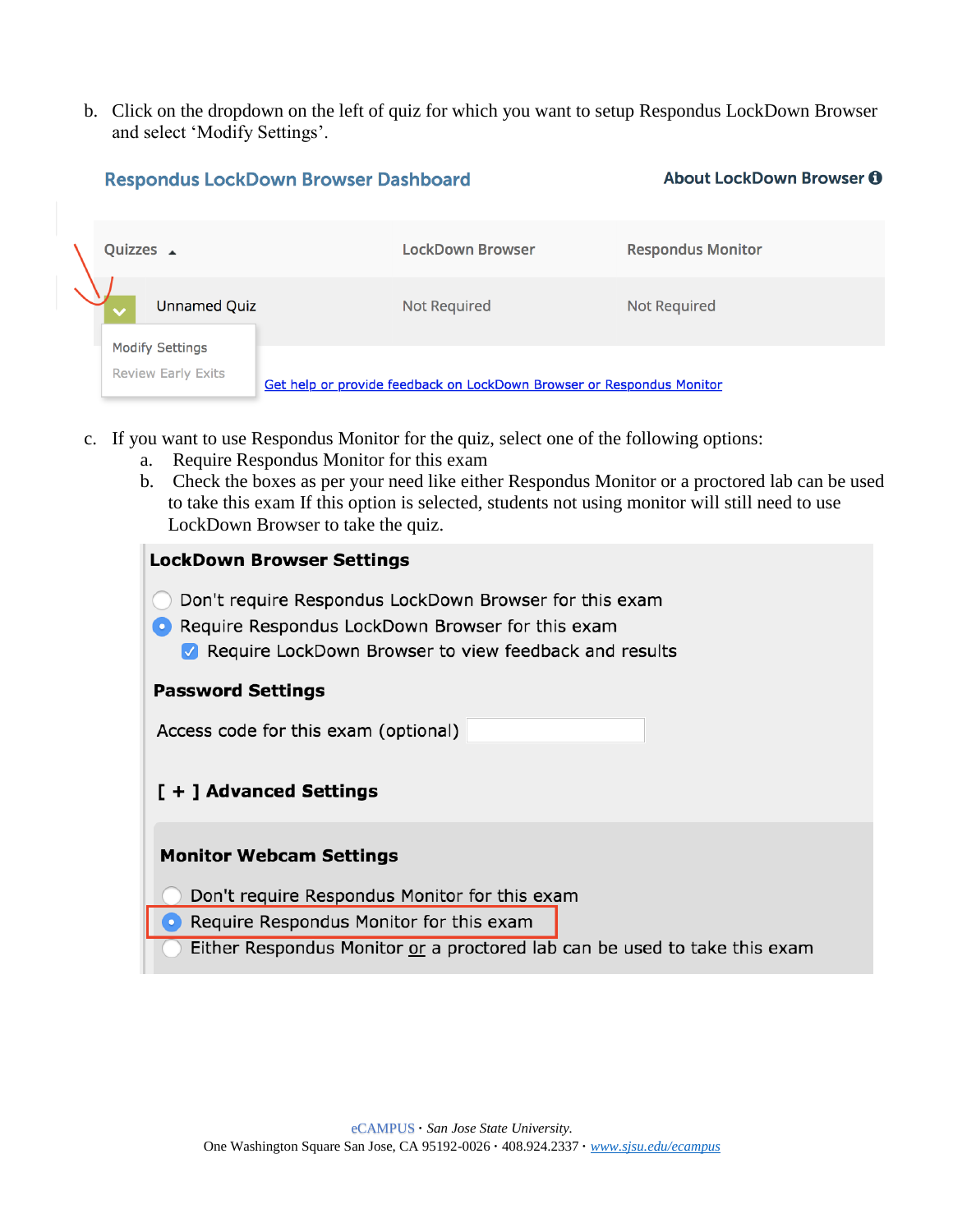- d. You can use a checklist sequence to check the environment just to make sure everything is working. You can also reorder the check actions by using the double-sided arrow mark.
	- Require Respondus Monitor for this exam
	- Either Respondus Monitor or a proctored lab can be used to take this exam

#### **Startup Sequence**

The Startup Sequence is the set of optional events that occur before a Monitor webcam session begins. You can choose the items to be included in the Startup Sequence, and can edit the text unless it has been locked by the administrator. The order of most items in the startup sequence can be changed using drag and drop.

| Save and Close<br>Cancel |
|--------------------------|
|                          |

e. It is possible to edit the text that will display at the time of the event. You can do this by clicking on the edit text button beside a particular event. Change the text as required and click on the "Save and Close" button below.

| Additional Instructions Preview Edit Text<br><b>Edit Text</b>                                                                                                                                                                                                                                                                                                                                                                                             |
|-----------------------------------------------------------------------------------------------------------------------------------------------------------------------------------------------------------------------------------------------------------------------------------------------------------------------------------------------------------------------------------------------------------------------------------------------------------|
| During this exam, you shouldn't access other resources (a phone,<br>tablet, notes, books, etc.) or communicate with other people. Please<br>stay in your seat and focus on the computer screen until the exam is<br>complete. If an interruption occurs, briefly explain what happened by<br>speaking directly to your webcam. And, finally, remember that you<br>cannot exit the exam until all questions are completed and submitted it<br>for grading. |
| <b>Restore Default</b><br>Save and Close<br>Cancel                                                                                                                                                                                                                                                                                                                                                                                                        |